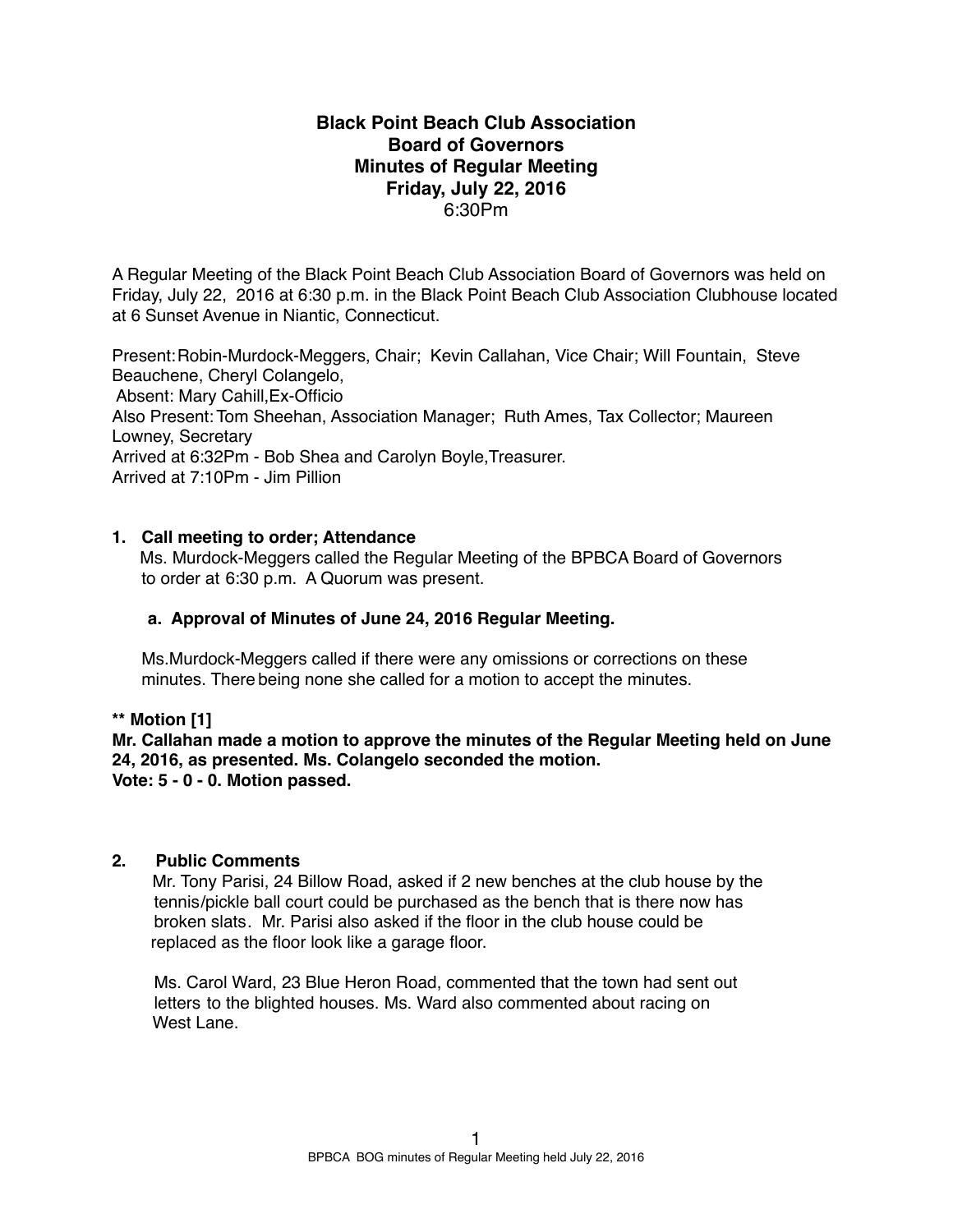Ms. Barbara Johnston, 35 Sea Crest Ave., commented that the Zoning Board should have had their meeting in the small room and the Board of Governors should have held their meeting in the main room.

 Ms. Kim Craven, 46 East Shore Dr., commented that Mr. Sheehan presented one bid for the sidewalk in front of her house and she did not get to see that bid. Ms. Craven stated that she will be doing work on her seawall. She is interested in knowing the scope of work that will be done on the walkway and by who. She stated that she can come out 18 inches on her seawall.

# **3**. **Reports**

# • **Treasurer's Report - Carolyn Boyle**

Ms. Boyle presented financial reports through July 21, 2016. Ms. Boyle stated that we started our new fiscal year July 1,2016. As of July 21, 2106 we have received \$15,355.00 from the Rec. program \$144,718 from taxes and \$200.00 from club house rentals.

Mr. Callahan commented that the Rec. program income was down from what was budgeted. Ms. Boyle commented that we are only in week 3 of the rec. program, more money will be coming in. Ms. Boyle noted that the rec. program is down a little less than \$1,000.00 from last year at this time. Ms. Boyle stated that Garrett is aware of it being down and is looking at staffing. Mr. Callahan asked if they would be furloughing. Ms. Boyle says that is what she understands.

 Ms. Boyle stated that we budget \$1,500.00 for supplies for the Rec. Program and they have only spent \$284.00.

Mr. Callahan questioned the payments for the brush/weed tennis court cleanup and leaf removal to 2 different companies at \$337.50 each, when we had paid the 2 companies last month for the cleanup. Ms. Boyle said that Mr. Sheehan would have to address the specifics, but her understanding was they did major removal of mini trees and major brush removal. Mr. Sheehan said the first tennis court cleanup was removal of all the brush, twigs, leaves, etc. The second cleanup was after the tick application, Jordan Brook suggested we clean the entire perimeter on the outside of the tennis courts because of the tall grass. it took 4 men to clean up the area, it was not a simple job, they had to bring in a machine to cut the saplings and everything else growing around the entire perimeter of the tennis courts.

Ms. Murdock-Meggers called for a motion to accept the Treasurer's Report.

**\*\* Motion [2] Mr. Beauchene made a motion to accept the Treasurer's Report. Mr. Callahan seconded the motion. Vote: 6 - 0 - 0. Motion passed.**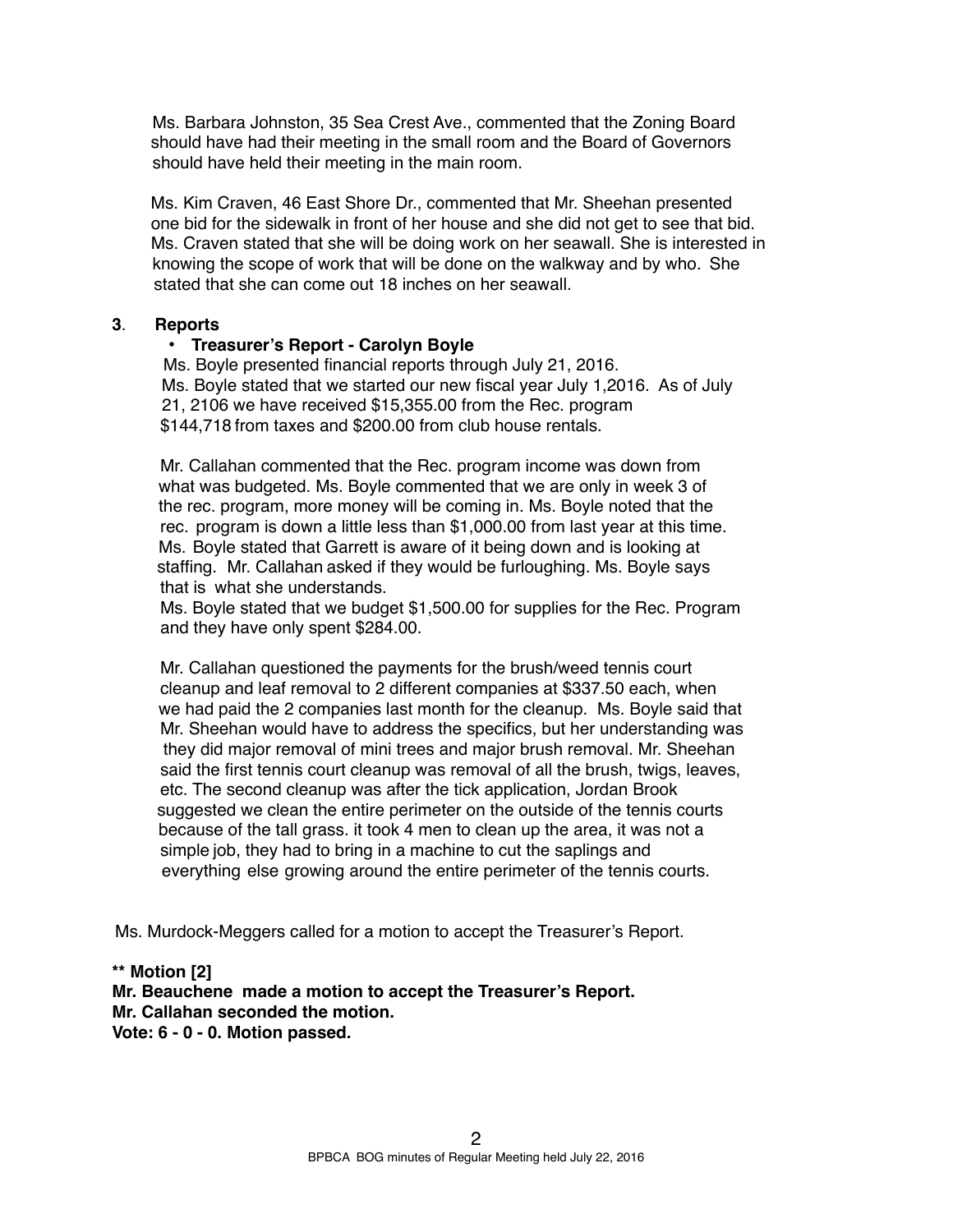# **• Tax Collector - Ruth Ames**

Ms. Ames reported that \$154,315.57 has been collected in taxes to date, there is still another \$51,358.41 to be collected.

Ms. Ames reported that there is still \$98.47 owed from last year.

Ms. Ames stated that she has turned in her report to the auditors.

Ms. Murdock-Meggers asked for a motion to accept the Tax Collector's Report.

### **\*\* Motion [3]**

**Ms. Colangelo made a motion to accept the Tax Collector's Report. Mr. Fountain seconded the motion. Vote: 6 - 0 - 0 Motion passed**

#### **. 4th of July Picnic -Sandy Sheehan for Jim Pillion**

Ms. Sheehan reported that a lot of the tickets were not used. 951 tickets had been distributed, but only 538 tickets were turned in. Ms. Sheehan noted they had sold 65 tickets for \$325.00. The total cost for the picnic this year was \$3,179.45 an increase from last year's total cost of \$2,899.00. Ms. Sheehan said they extended the deadline for picking up the tickets, she stated that the last week was very busy with about 25 calls in one day, and they even had people calling in the night before the picnic for tickets. Ms. Sheehan noted that 488 hamburgers and 425 hot dogs were consumed.

Ms. Murdock-Meggers asked if any outsiders came to the picnic and Ms. Sheehan replied not to her knowledge. Ms. Sheehan stated that there was a lot of work put into distributing the tickets, this was an experiment. She wasn't sure if tickets were the way to go, if we should go back to the old system or try another system.

Ms. Sheehan noted that the change in the alphabet for the side dishes increased the amount of side dishes brought to the picnic, and that we had plenty of side dishes and desserts for the first time this year.

Mr. Fountain said the Board of Governors and the Association should Thank Tom and Sandy Sheehan for all the work they did. Ms. Murdock -Meggers thanked the Sheehans for their hard work.

Mr. Shea said that he was never in favor of the tickets and we might want to revisit it and look at going back to the old way.

Ms. Murdock-Meggers told Ms. Sheehan she could not thank her enough, and appreciated all the feed back.

#### **• Association Manager's Report - Tom Sheehan**

Mr. Sheehan presented his report (attached). Mr. Sheehan reported that the attendance at the bonfire this year was by far the largest. Mr. Sheehan stated that there had been vandalism and theft at the Woodland gateway. Mr. Sheehan also stated that dogs have been on the Club house grounds and suggested posting signs banning dogs from the clubhouse grounds.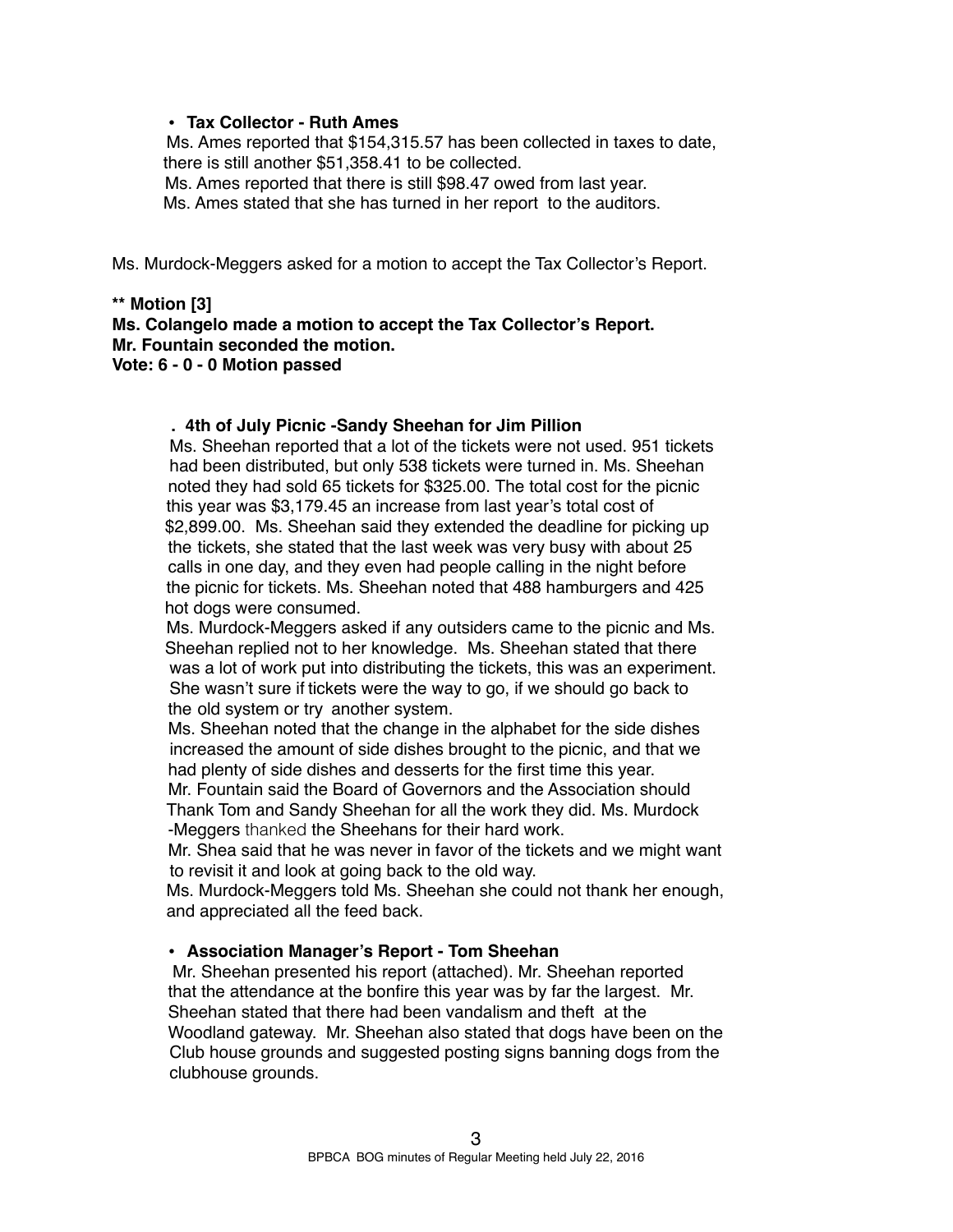Mr. Sheehan commented that Mr. Ken Mattson donated 1500pounds of mortar plus his time and labor pointing the stone wall at the Woodland entrance.

Mr. Fountain asked if there was any reason why we can't have litter picked up. on the right of ways Mr. Fountain noted that at the Nehantic right of way there is a bag of dog poop sitting there since July 4th, there are also cans and paper littering the right of way. Mr. Fountain asked if there are any reasons why the guards could not pick up the litter. Mr. Sheehan stated that there are only 3 guards for the long stretch of beach and they're job is to enforce all the rules that the association put into place. Mr. Fountain said the right of ways need to be swept. Mr. Sheehan stated that Neblung takes the sand away. Mr. Fountain said that all ramps and right of ways are to be swept and the parking lots cleaned. Mr. Sheehan said he was not going to have the guards sweep in 90degree weather.

Ms. Colangelo asked what is reasonable to ask the beach patrol to do in maintaining the rules. She noted that there is a sign posted at Sea View that says no sun bathing. Chairs are parked on the beach which makes it hard to maneuver the kayaks from the racks to the water. Ms. Murdock-Meggers said the beach patrol does tell members that it is the boat beach, but it is difficult to enforce.

Ms. Colangelo commented on the playground. Parents and Grandparents are worried about the dirt that has worn away under swings exposing rocks. Ms. Colangelo noted that some of the golfs carts are not registered. Mr.

Sheehan said to call the police and notify them.

Mr. Fountain stated that unregistered golf carts without the BP parking tags are taking up parking spots.

Mr. Callahan asked if the guards check the parking lots for the parking tags every day. Mr. Sheehan said yes they routinely check. Mr. Callahan asked Mr. Sheehan if he is personally on the beach every day. Mr. Sheehan said yes every day at all the beaches.

# **• Chair's Report - Robin Murdock-Meggers**

Ms. Murdock-Meggers stated that she had received an e-mail from a member regarding a noise issue. Ms. Murdock-Meggers stated that the town of East Lyme has a noise ordinance and she referred that member to the police.

Mr. Shea commented on the noise ordinance, and ask Mr. Sheehan who to contact regarding barking dogs. Mr. Sheehan said that the member would need to contact the Animal Control Officer. Mr. Sheehan also said the animal Control Officer would not do anything if the dog is in their own home during the day with windows open. Mr. Sheehan suggested that the member speak to the individuals directly as the dog owner may be at work all day and not realize the dog is barking.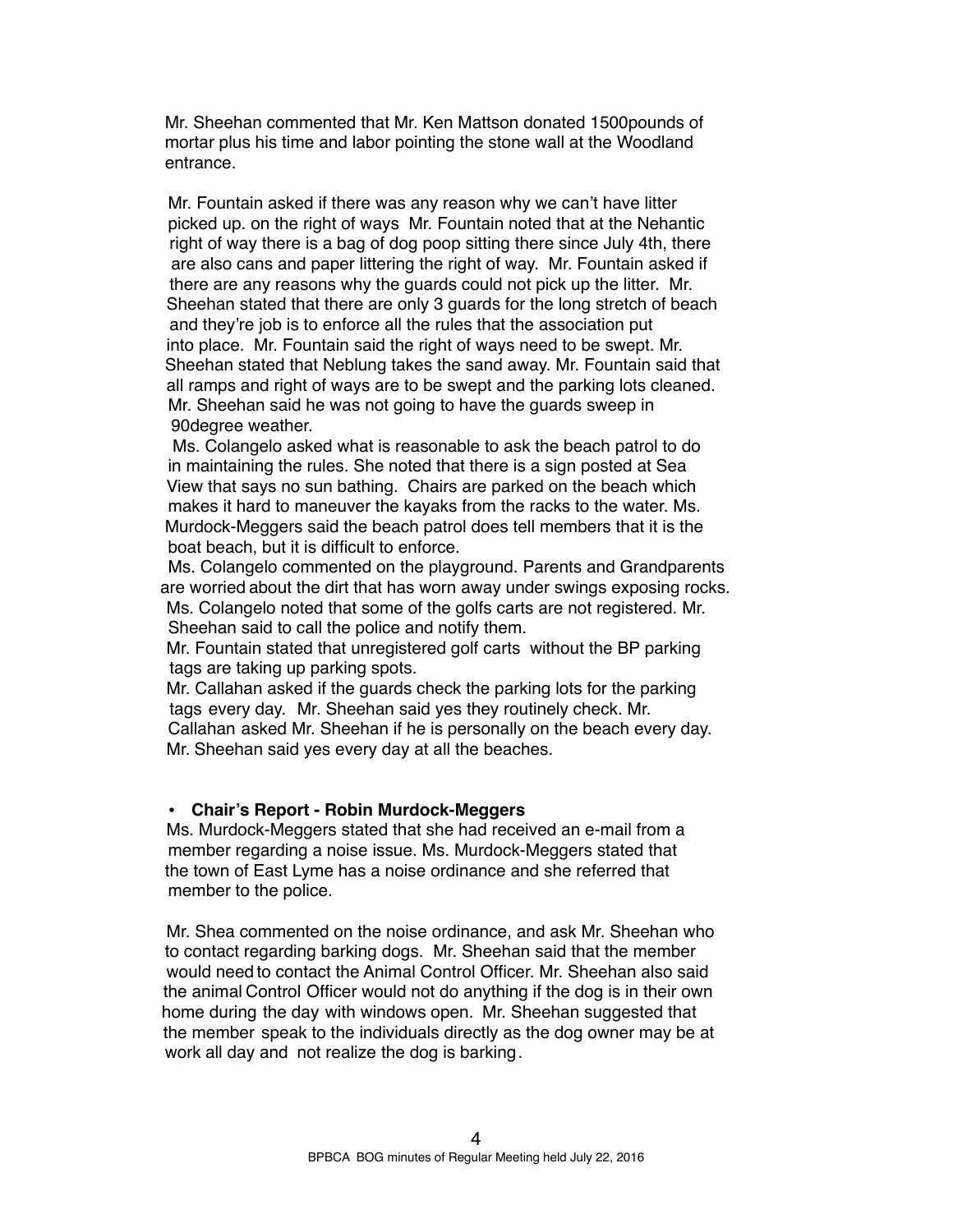# **• Ex Officio to Zoning - Jim Pillion**

Mr. Pillion reported that the Black Point Beach Real Estate Office is for sale. Mr. Pillion commented that it is one of two commercial properties in Black Point.

Mr. Pillion also reported that a property next to a right of way appears to have a patio that has extended into the right of way. The Zoning board would like to know if the Board of Governors or the Zoning Officer should write a letter to the home owner.

Mr. Pillion said that bushes have been trimmed at the intersections and are now in compliance. Ms. Colangelo said even though the bushes are in compliance with Black Point's regulations, it is still hard to see around the corner. Ms. Colangelo asked if the bushes had to be in so far from the road or curb. Mr. Murdock-Meggers suggested if a member has a problem with the bushes that are in compliance, they may want to contact Mr. Joe Bragaw the Director of Public Works in East Lyme, as he may come out and do a site inspection and see if the stop sign needs to be repositioned.

Mr. Pillion informed the Board of Governors that Mr. Jim Fox has been appointed the new Chair for the Zoning Commission.

• **Ex Officio to the Zoning Board of Appeals - Steve Beauchene**

Mr. Beauchene stated there was nothing to report.

# **4. New Business**

Ms. Murdock-Meggers reported that Mr. Sheehan had asked for signage for dogs on the club house grounds. Ms. Murdock-Meggers asked Mr. Sheehan to get a cost for the signs and report back to the board with the cost.

Mr. Sheehan spoke about the restoration of the stone wall at Woodland Drive. Mr. Sheehan asked if the board would consider purchasing two fifty pound cement balls to place on the stone wall to duplicate the look of the original wall. He informed the board that the balls would cost \$48.00 each. Mr. Sheehan also said he would like to landscape that area putting down landscaping cloth and black mulch. The cost of the landscaping cloth and mulch would be approximately \$80.00. Mr. Sheehan would also like to have a Black Point Beach Club sign at the Woodland entrance. The cost of the sign would be approximately \$200.00.

Ms. Colangelo asked if the sign would be planted or mounted on the wall. Mr. Sheehan said the sign would be mounted on the wall.

# **\*\*Motion [4]**

**Mr. Shea made a motion to approve the purchase a sign, landscaping cloth and mulch for the Woodland Drive project not to exceed \$450.00. Vote: 7 - 0 - 0 Motion passed**

Mr. Shea commented about the town of East Lyme "Slow down, Enjoy Our Town" signs which are placed around town. Mr. Shea asked if Black Point Beach could have similar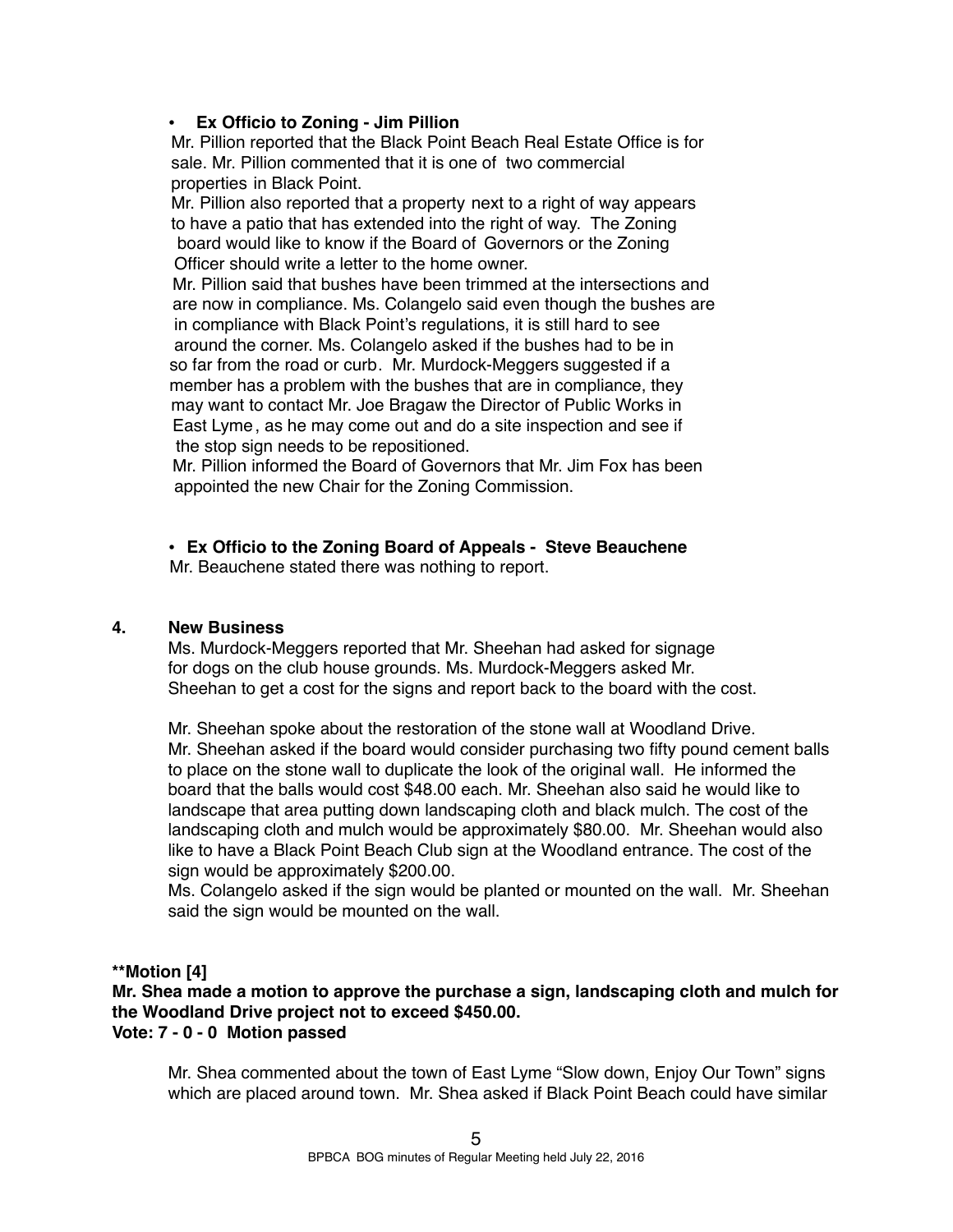signs saying slow down and enjoy are beaches, or something similar. He checked with the first selectman if the town would have any objection and he talked with Sign Craft to get a price. He was told double side signs on a sheet would give you 24 signs at a cost of \$160.00. Ms. Murdock -Meggers said the season is half over, and maybe we should look at it for next year. Ms. Colangelo said people don't want signs in front of their houses and they may disappear. Mr. Fountain said they will be pulled up when mowing lawns. Mr. Sheehan liked the idea but thought the timing was off. Ms. Murdock-Meggers asked if any one would like to make a motion.

# **\*\* Motion [5]**

# **Mr. Shea made a motion to purchase 24 signs not to exceed \$175.00. Vote: 6 - 1 - 0. Mr. Fountain opposed. Motion passed**

Mr. Callahan spoke to a member who said if Black Point Beach had a flat hinge on one of the gangplanks he would be able to access his boat from his wheelchair. Ms. Murdock-Meggers said that is something we should consider and suggested future discussion.

Mr. Callahan reported that he spoke with Karen from the Black Point Market, who was very upset as the market hours had been taken out of the Black Pointer. Karen was told that the hours were taken out because other members who owned businesses were upset because they could not advertise in the Black Pointer as the Black Pointer does not allow business advertisements. Ms. Murdock-Meggers said the market should be allowed to have their hours in the Black Pointer as the market is unique and a community based service in Black Point. Mr. Beauchene said the the market is in the Black Point foot print.

# **5. Old Business**

Ms. Colangelo reported for the kayak Committee. ( Report attached) Ms. Colangelo reported that the identification tags for the kayaks would cost \$1.25 each, plus a \$25.00 setup fee.

Ms. Murdock-Meggers asked for a motion to have stickers on kayaks.

# **\*\* Motion [6]**

**Mr. Beauchene made a motion to have stickers on kayaks. Mr. Colangelo seconded the motion.**

**Discussion followed.How many stickers would be needed and how many kayaks are at the beaches.** 

# **Motion withdrawn.**

# **6. Communications**

Made available (log attached)

# **7. BOG Response**

Mr**.** Sheehan responded to Ms. Craven's question that Classic Concrete would be doing the work on the sidewalk at Seaview. Mr. Sheehan stated the the cost was \$3,950.00 for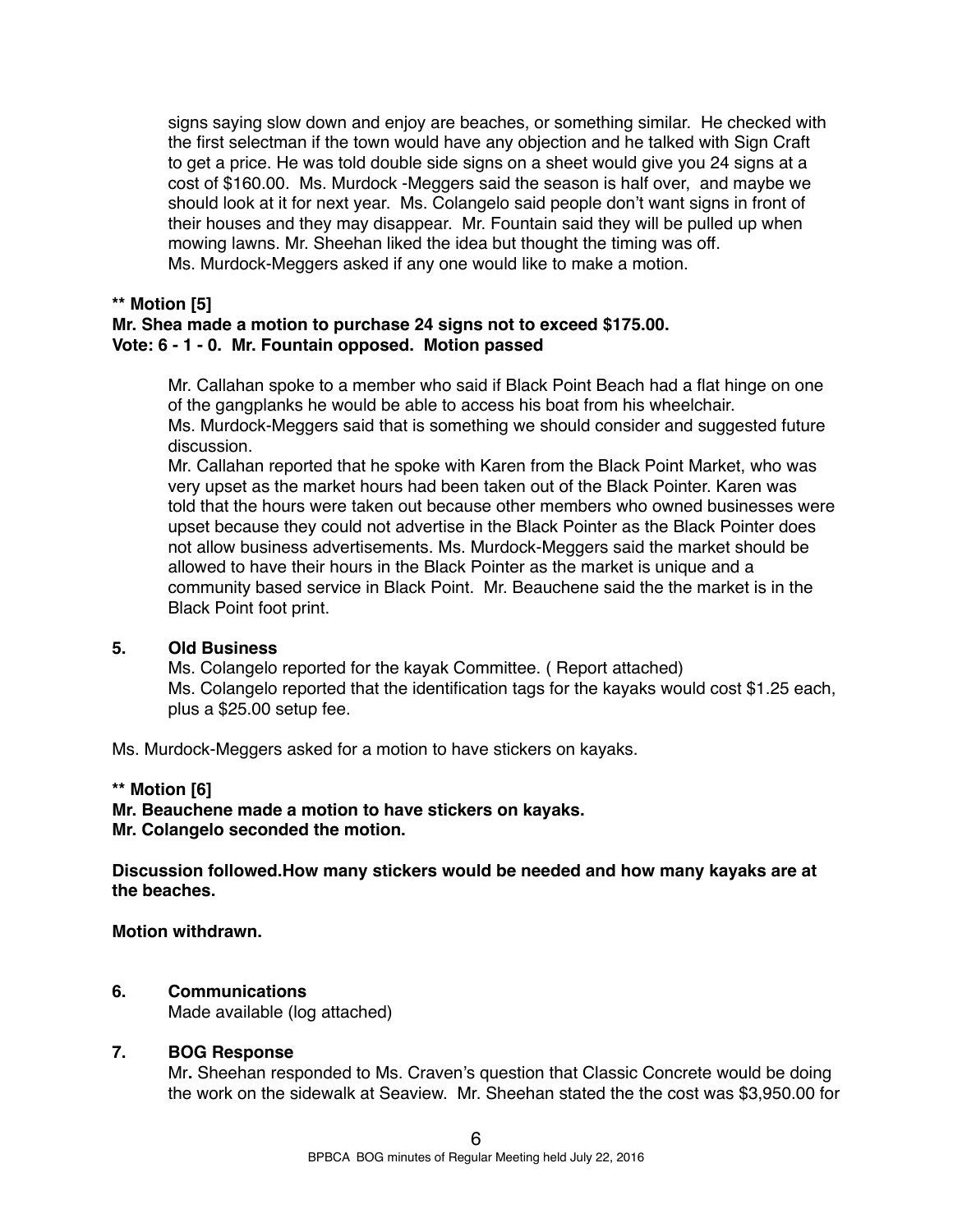concrete, labor and pump truck. The railing would be \$3,276.00. Mr. Sheehan stated the scope of work would be re-surfacing and smoothing the ares, they are not widening the walkway and not going below the water line.

Mr. Fountain said he would temporarily repair the benches at the tennis/pickleball courts.

### 8. **Executive Session**

Ms. Murdock-Meggers asked for a motion to enter Executive Session.

# **\*\* Motion [7]**

**Mr. Shea made a motion that the Board enter Executive Session at 8:33Pm to discuss personnel matters. Mr. Beauchene seconded the motion. Vote: 7 - 0 - 0 Motion passed** 

 **\*\* Motion [8]**

 **Mr. Shea made a motion to exit Executive Session at 8:49Pm. and return to the Regular Meeting. Mr. Pillion seconded the motion. Vote: 7 - 0 - 0 Motion passed**

**\*\* Motion [9] Mr. Pillion made a motion to name Mr. William Willetts and Mr. James Allen as alternates to the Zoning Commission effective 8/1/16 Ms. Colangelo seconded the motion. Vote: 7 - 0 - 0 Motion passed.**

# **9. Adjournment**

There being no further business before the Board, Ms. Murdock-Meggers called for a motion to adjourn.

# **\*\* Motion [10]**

**Mr. Fountain made a motion to adjourn the BPBCA Board of Governors Regular Meeting of July 22, 2016p.m. at 8:44pm Mr. Brauchene seconded the motion. Vote: 7 - 0 - 0 Motion passed.**

**Respectfully submitted,**

**Maureen Lowney, Secretary**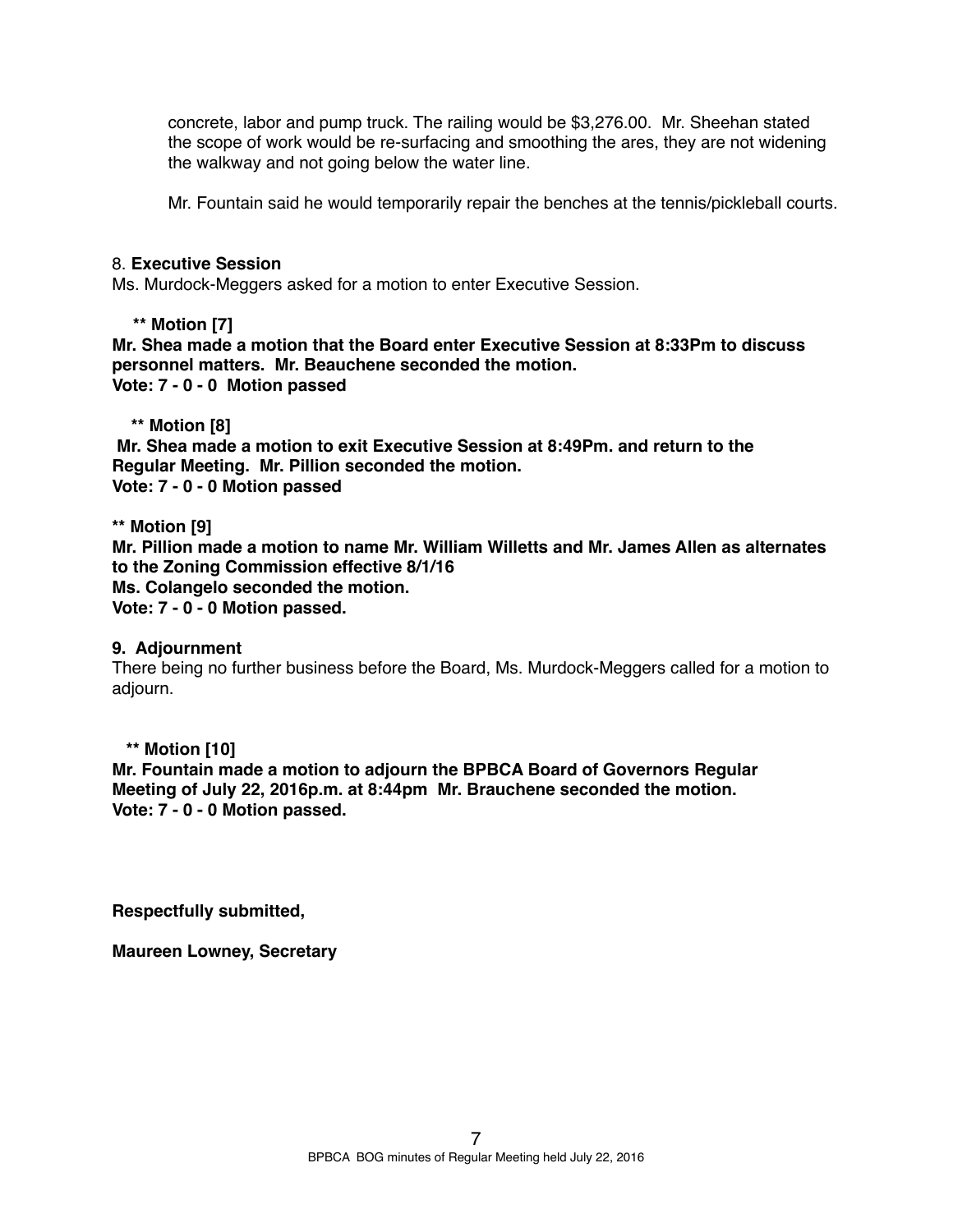# Proposal for safe and efficient management of small watercraft **July**, 2016

We recommend that all watercraft stored on Black Point property must be registered and tagged. Proof of residence is required for tag. The reason for this is twofold: 1) to identify craft in case of emergency, and 2) to insure that kayak racks are used only by BP residents.

- 1. Committee to distribute tags and oversee compliance to be composed of board member(s) and volunteers.
	- 2. Untagged boats will be removed from racks and placed on beach
- 3. Signs on racks at Osprey, Sea View, and BP property on estuary posted informing boaters that watercraft must be tagged or will be removed from racks. These signs cost \$15.00 each.
- 4. Best quoted price of tags: \$25. Set-up and \$1.25 each. (No fee for watercraft owners) Tags to be numbered and recorded.

Kayak racks were designed for kayaks, other watercraft should be stored on beach. Stacking on racks not permitted.

We would like to review and discuss the rules related to boat beaches.

According to current numbers of kayaks on racks, one of the estuary racks would be better used at Sea View. If this continues for the season, we recommend taking a vote at general meeting to move one rack from estuary to Sea View.

Cheryl Colangelo Will Fountain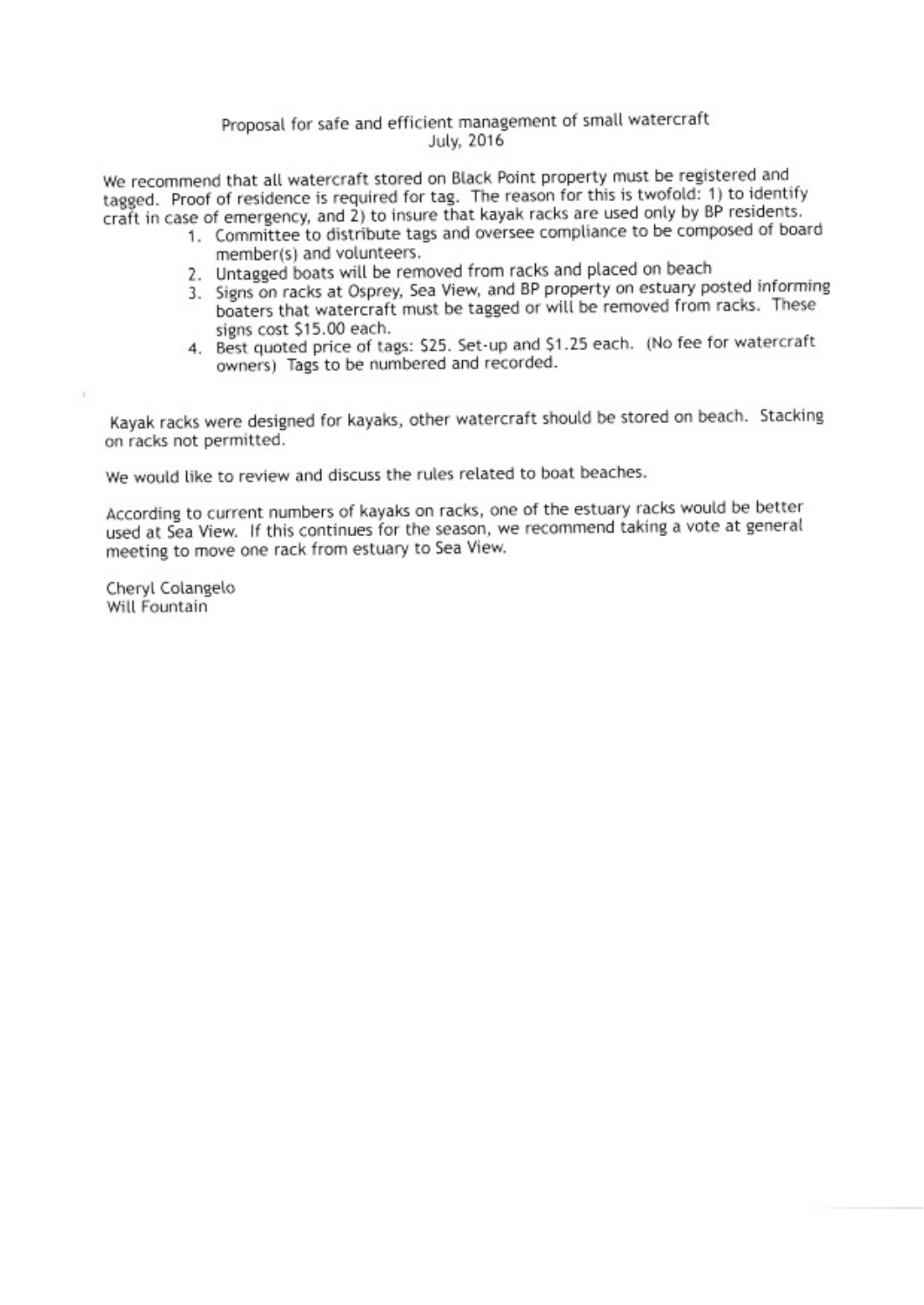

# **Manager's Monthly Report**

**July 22nd, 2016** 

- 1. The Bonfire gets bigger every year. I have managed the last 5 bonfires, and this year's attendance was by far the largest. The beach and piers were absolutely packed, and how nice to see everyone having such a good time.
- 2. I'm sure you are all aware of the vandalism and theft that occurred at the Woodland Gateway. Very disheartening and very discouraging. I will present a new design for the Board's review and approval to complete this project under New Business. Please be reminded that this restoration project has been accomplished by the total volunteer efforts of Ken Mattson. I have acted as his assistant and helper, and to date this project has only cost the association \$239, for the Rose Bushes and the Landscaping. In addition Ken has donated all the mortar for repointing the walls, and I had donated the cranes.
- 3. I will discuss the cost to complete the Sea View walkway and railing under Old Business.
- 4. A new issue: Dogs on the Clubhouse Grounds. I have had a number of complaints over the past 3 weeks of dogs being on the clubhouse grounds, both leashed and more importantly unleashed. I would strongly suggest the clubhouse grounds be posted with signs banning dogs from this property. I would like the Board to discuss and make a motion regarding this issue this evening.

Tom Sheehan, Association Manager